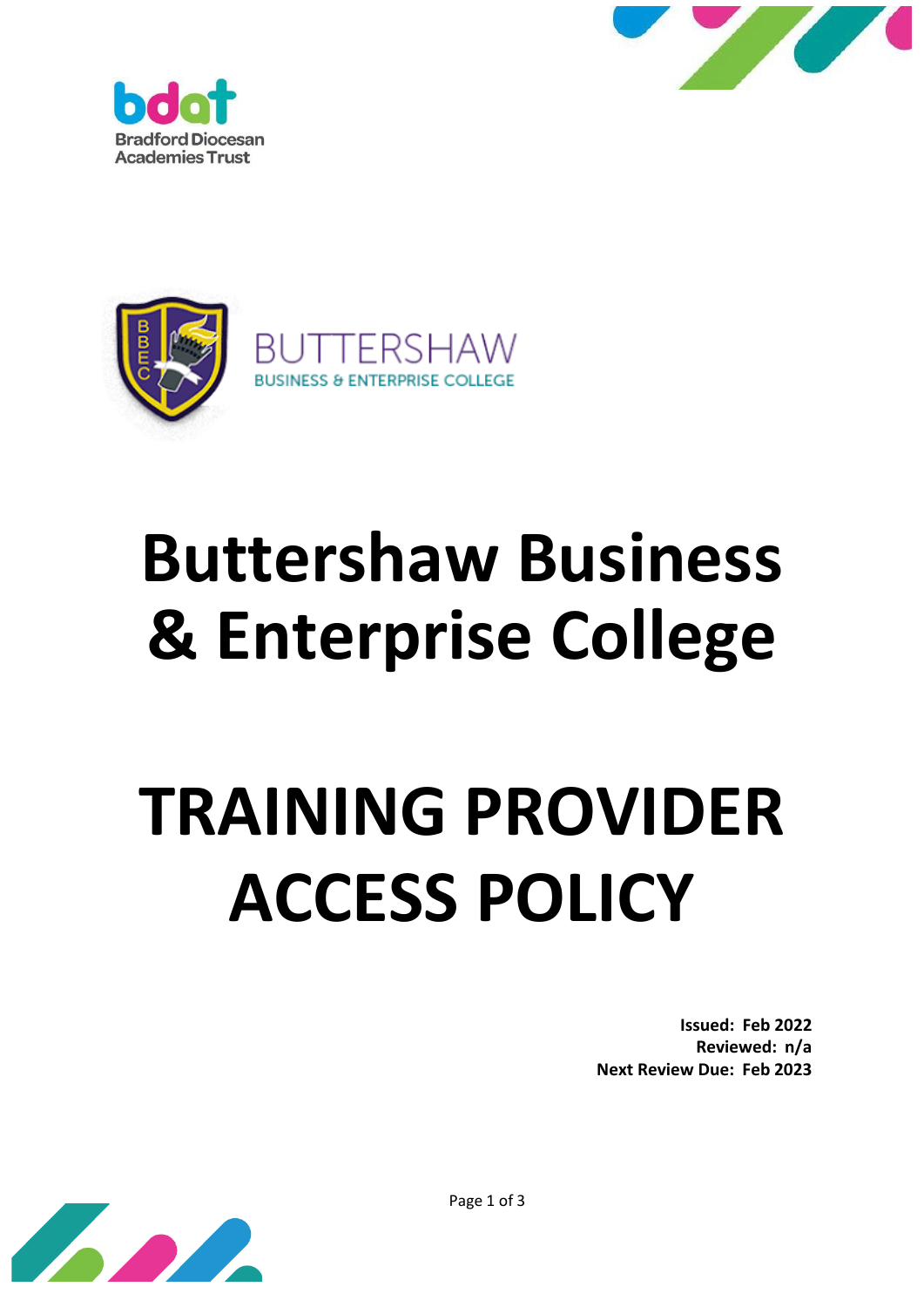



# **Introduction**

This policy statement sets out the School's arrangements for managing the access of training organisations and providers to students at the academy for the purposes of giving them information about the provider's education or training offer. This complies with the academy's legal obligations under Section 42B of the Education Act 1997 and the Baker clause obliging schools to introduce students to technical education in the Technical and Further Education Act.

# **Student Entitlement**

Students in years 7-11 are entitled:

- To find out about technical education qualifications and apprenticeships opportunities, as part of a careers programme which provides information on the full range of education and training options available at each transition point.
- To hear from a range of local providers about the opportunities they offer, including technical education and apprenticeships – through options evenings, assemblies and group discussions and taster events.
- To understand how to make applications for the full range of academic and technical courses. •

# **Access Requests for External Providers**

#### **Procedure**

Any providers wishing to request access should contact the named Careers Leader Lee Grant or the Assistant Head responsible for career Joseph Ryan. Grounds for granting and refusing requests for access, will be . To contact them either email Lee on [lee.grant@bbec.bdat-academies.org](mailto:lee.grant@bbec.bdat-academies.org) or [joseph.ryan@bbec.bdat-academies.org](mailto:joseph.ryan@bbec.bdat-academies.org) or call school on 01274 676 285 and ask to speak to the Head of Careers.

#### **Opportunities for Access**

A number of events are integrated into the school careers programme; these will offer providers an opportunity to come into school to speak to pupils and/or their parents/careers:

- Aspirations Evening annually
- Apprenticeship Provider talks- January /February annually
- Assemblies at least one per year group each academic Year
- Careers weeks within tutor time 2 times a year
- Parents evenings
- Drop down days including Horizons day (annually)

Providers should contact Mr Grant or Mr Ryan regarding this on the contact details above.